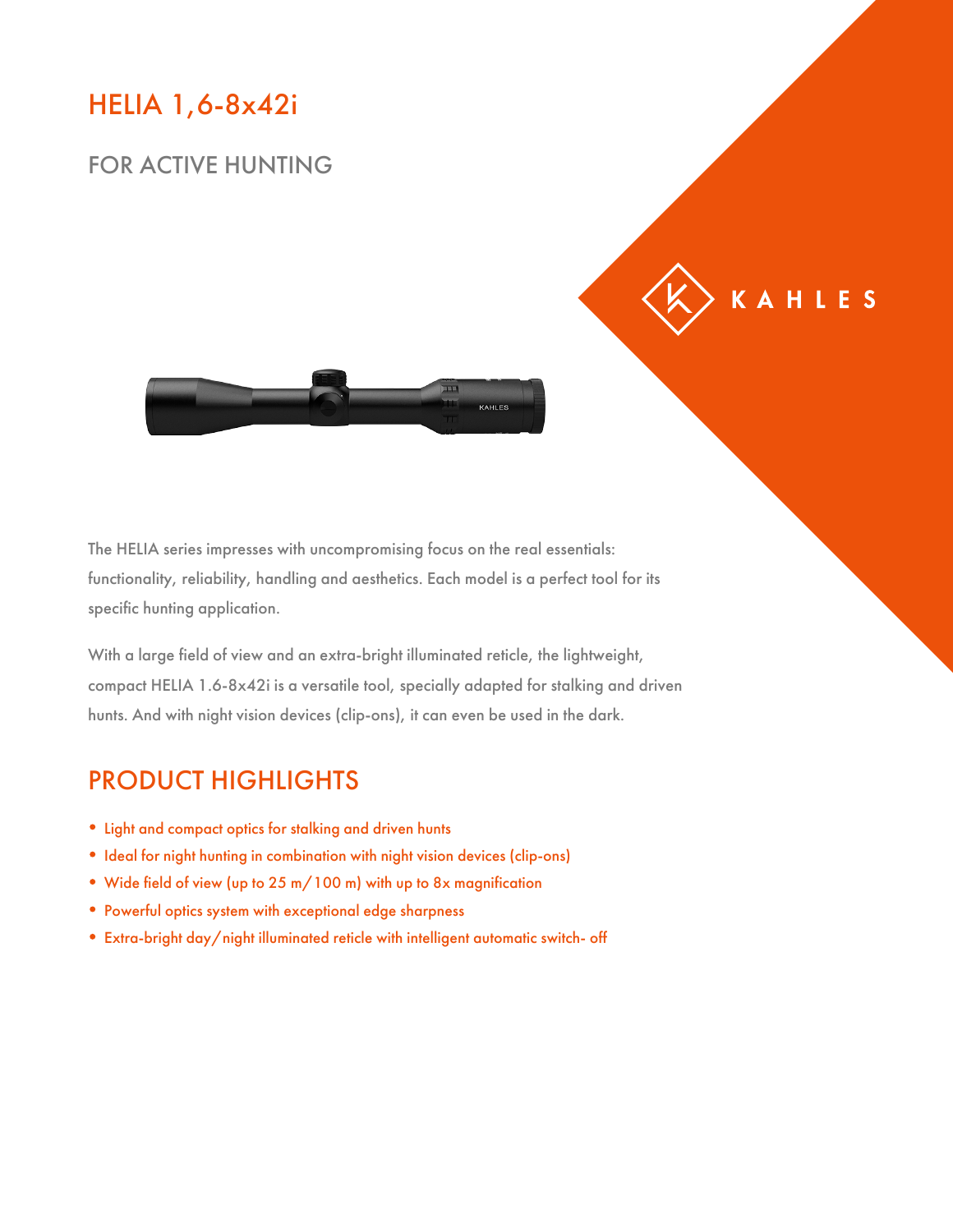## TECHNICAL DATA

| Magnification:               | $1, 6 - 8$              |
|------------------------------|-------------------------|
| Objective lens diameter:     | 42 mm                   |
| Exit pupil:                  | $9, 6 - 5, 1$ mm        |
| Eye relief:                  | 95 mm                   |
| Field of view:               | $25,3 - 5,1 m/100 m$    |
| Diopter compensation:        | $+2/-3,5$ dpt           |
| Twilight factor (DIN 58388): | $5, 2 - 18, 3$          |
| Impact correction per click: | 10 mm                   |
| Adjustment range (E/W):      | $1,5/1,5$ m/100m        |
| Parallax adjustment:         | ۰                       |
| Tube diameter:               | 30 mm                   |
| Length:                      | 323 mm                  |
| Weight:                      | 538 g                   |
| Weight (SR-Rail):            | 562 g                   |
| Focal plane:                 | $\overline{2}$          |
| Illuminated:                 | Yes                     |
| Warranty:                    | 10 Years (2 electronic) |